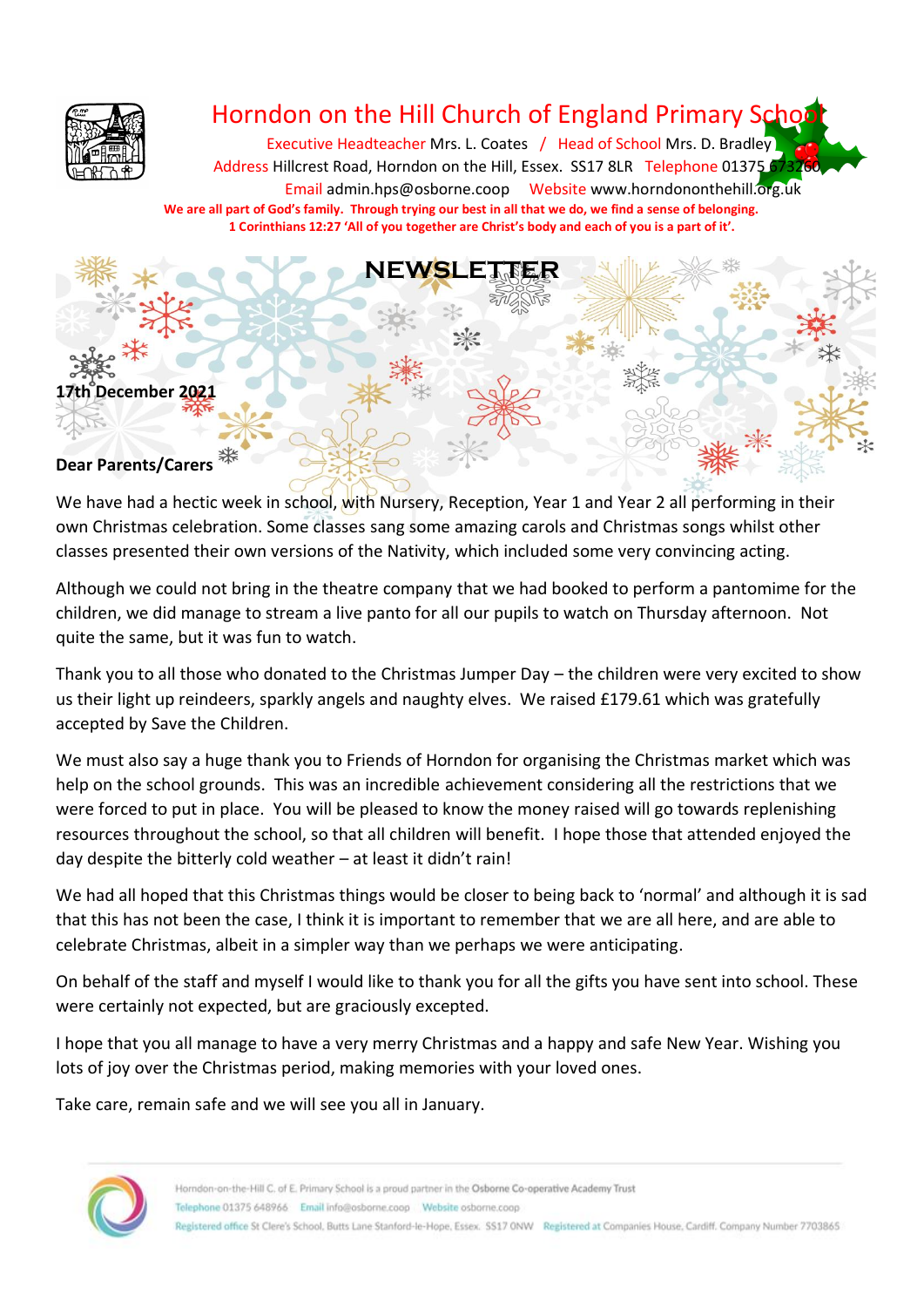Warmest regards



**Mrs D Bradley Head of School**

# **Prayer of the week**

Loving Jesus,



You were born in a stable but worshipped by the angels Be with all those who are lonely, and with all who feel distant from celebrations. Be for us a living hope that lightens their hearts.

Amen.

# Head Teacher Awards

Maizie R, Reggie, Joshua B, Harrison G, Blue

# Attendance

This fortnights winners are year 1 and year 4.



Reception – 94.4%

Year 1 – 96.6%

Year 2 – 87.3%

Year 3 – 93.9%

Year 4 – 95.3%

Year 5 – 94.1%

Year 6 – 88.3%



# **Don't forget to follow us on Don't forget to follow us on @HOTHschool** and like our tweets!

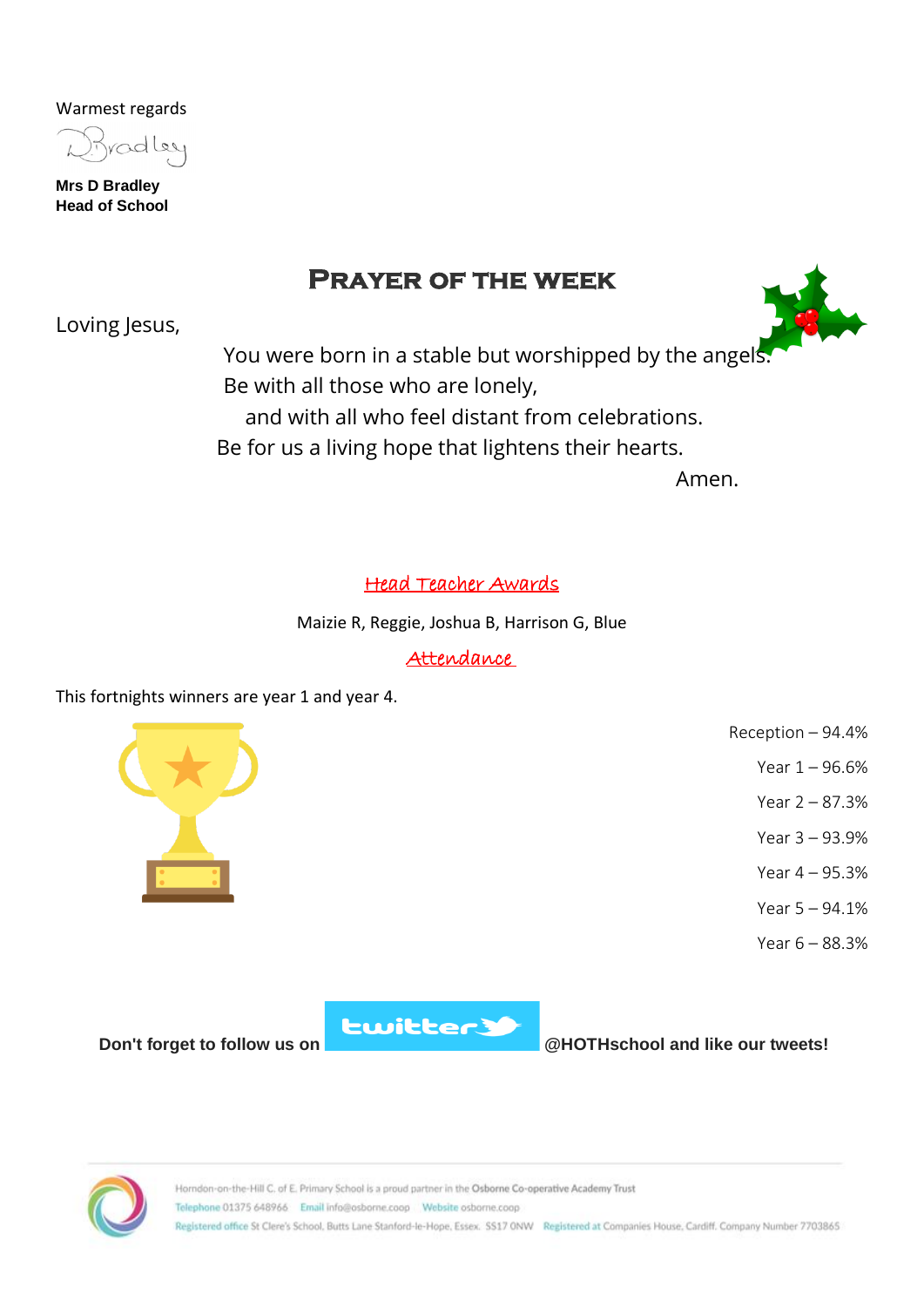

# **Dates for your diary**

#### **December**

Friday 31<sup>st</sup> - PGL 2nd instalment due

**2022** 

#### **March**

Wednesday 2<sup>nd</sup> - Ash Wednesday Service at Church Thursday 31<sup>st</sup> - Easter Service at Church

**April** Monday 25<sup>th</sup> - 3:30pm Messy Church Group

# **May**

# **June**

**July** Monday 18<sup>th</sup> - Leavers Service at Church Tuesday 19<sup>th</sup> - Last day of Term (Please note change of date)

### **January**

Monday 10<sup>th</sup> - 3:30pm Messy Church Group

Monday 10<sup>th</sup> - Class R Hearing and Vision

Wednesday 12<sup>th</sup> - Year 6 Height and Weight

(School Nurse)

Tuesday 25<sup>th</sup> - Class R Hearing and Vision

(School Nurse)

#### **February**

Monday 7<sup>th</sup> - Class R Hearing and Vision

(School Nurse)

Monday 28th - PGL final instalment due

#### Wish List

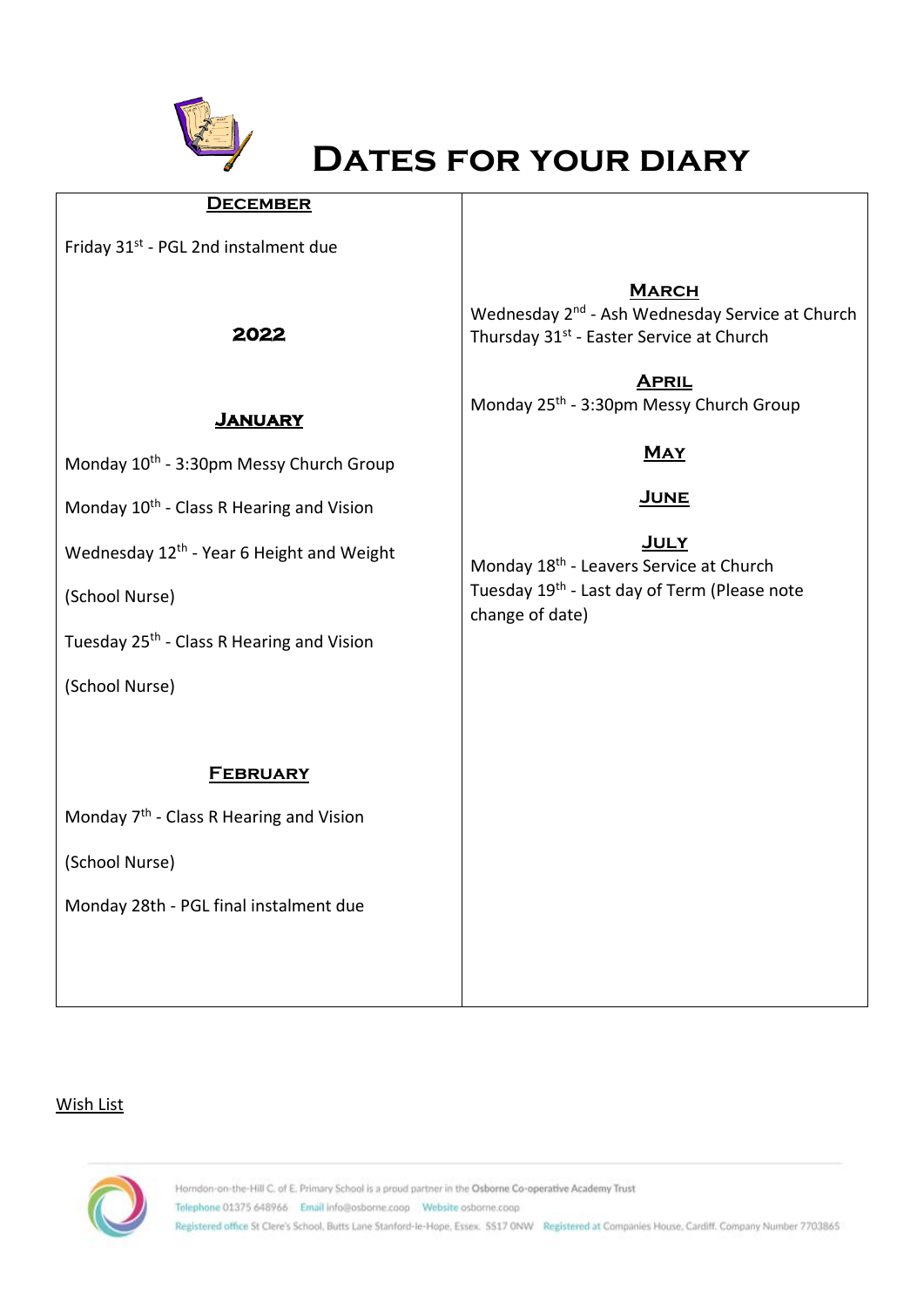We have been asked to compile a wish list for the school. Our Budget is severely limited, especially with the loss of income due to Covid, but there are items as a school we would love to purchase for the classrooms and children, if finances would allow. It was suggested that we add a wish list to our newsletter, as parents may have access to some of these items through their own workplace or know companies who may wish to donate to the school.

#### Wish List Pictures just for reference



Outdoor benches





– book storage for classrooms

Magazine holders Garden hose and outdoor tap – Nursery



#### Video camera/camera that records



Bookcases – with backs

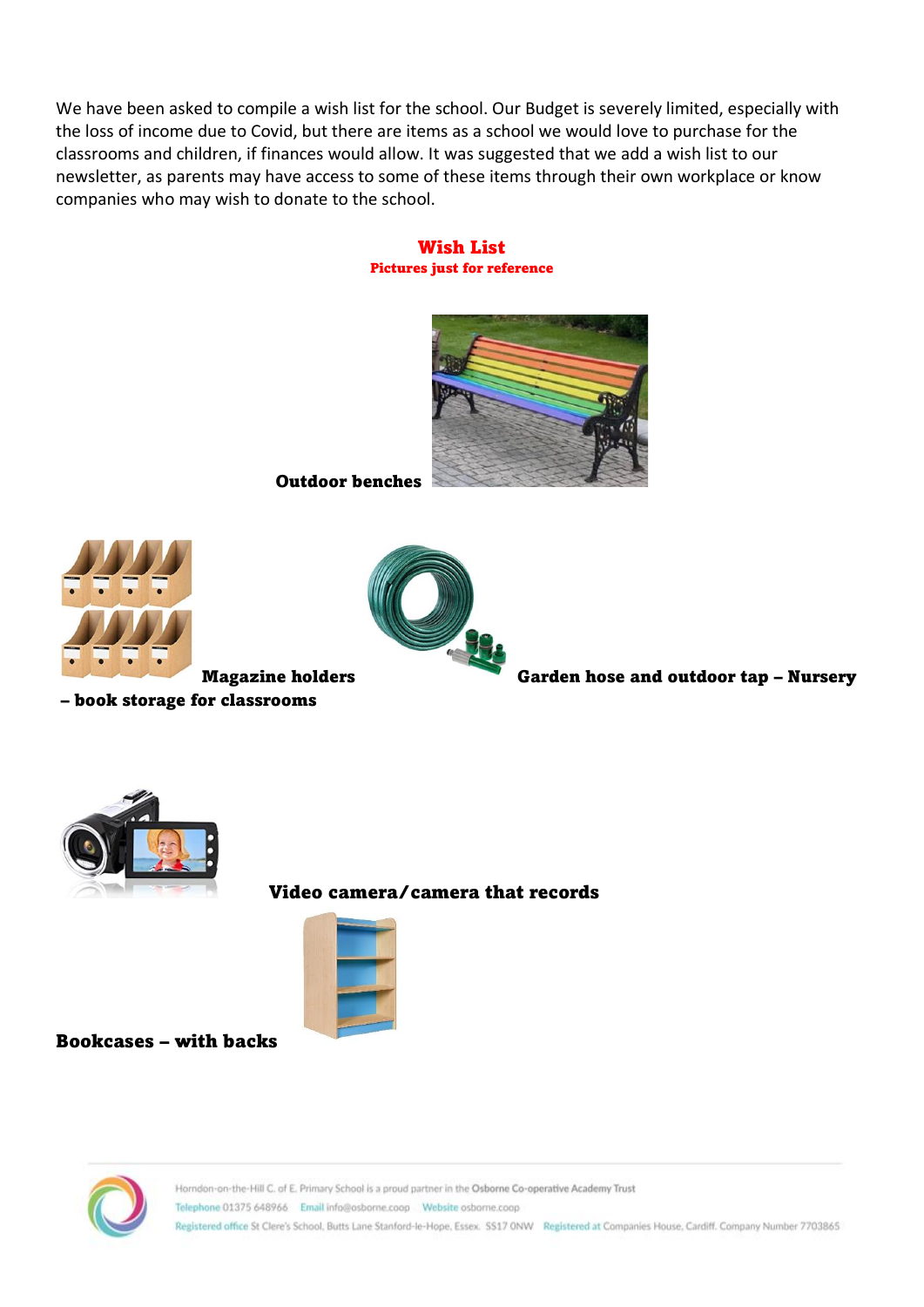

Dictionaries and Thesaurus - set for each class



Felt tips/art supplies/modelling clay



New Cushions for book corners

Sand – Reception and Nursery **Painting Aprons** 

Play builders bench

Class Computer for Reception class



# Outdoor storage shed Reception

Scooters and Bikes Outdoor large board games - Jenga, twister



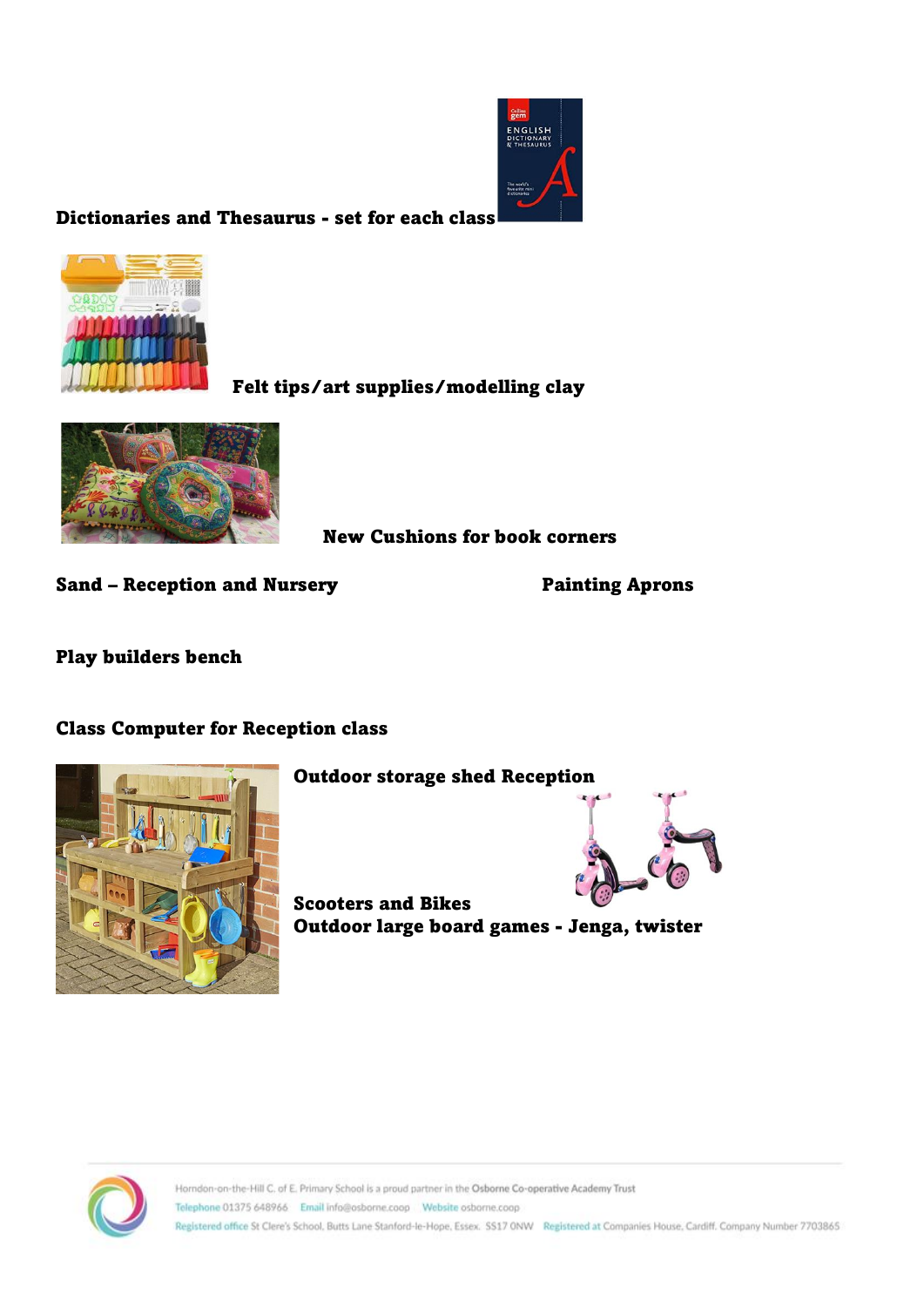

# New Musical instruments/Music wall

I-Pads/Chromebooks

# Additional items for the sensory room and sensory items for each class

# New Carpets – Carpet time

# This list is not exhaustive and we could certainly add to it over the coming months.

Thurrock Foodbank has had many donations for their Christmas hampers but they are low on the following items, can you help? Could you could add a few items to your weekly shopping basket?

Long life Milk - Blue/ Green Fruit Squash, Fruit Juice, Christmas crackers (90) Pickles (70) After eight / matchsticks type chocs (40) Mince pies (40) Family Circle (40) Shloer type drink (90) Oil (90) Savoury Snacks - peanuts etc

The Benefice has organised 5 collection boxes as listed below:

Orsett The Rectory and Orsett Stores Bulphan 24, Church Lane and Bulphan Local Store Horndon-on-the-Hill 1, Lion Cottages, High Road